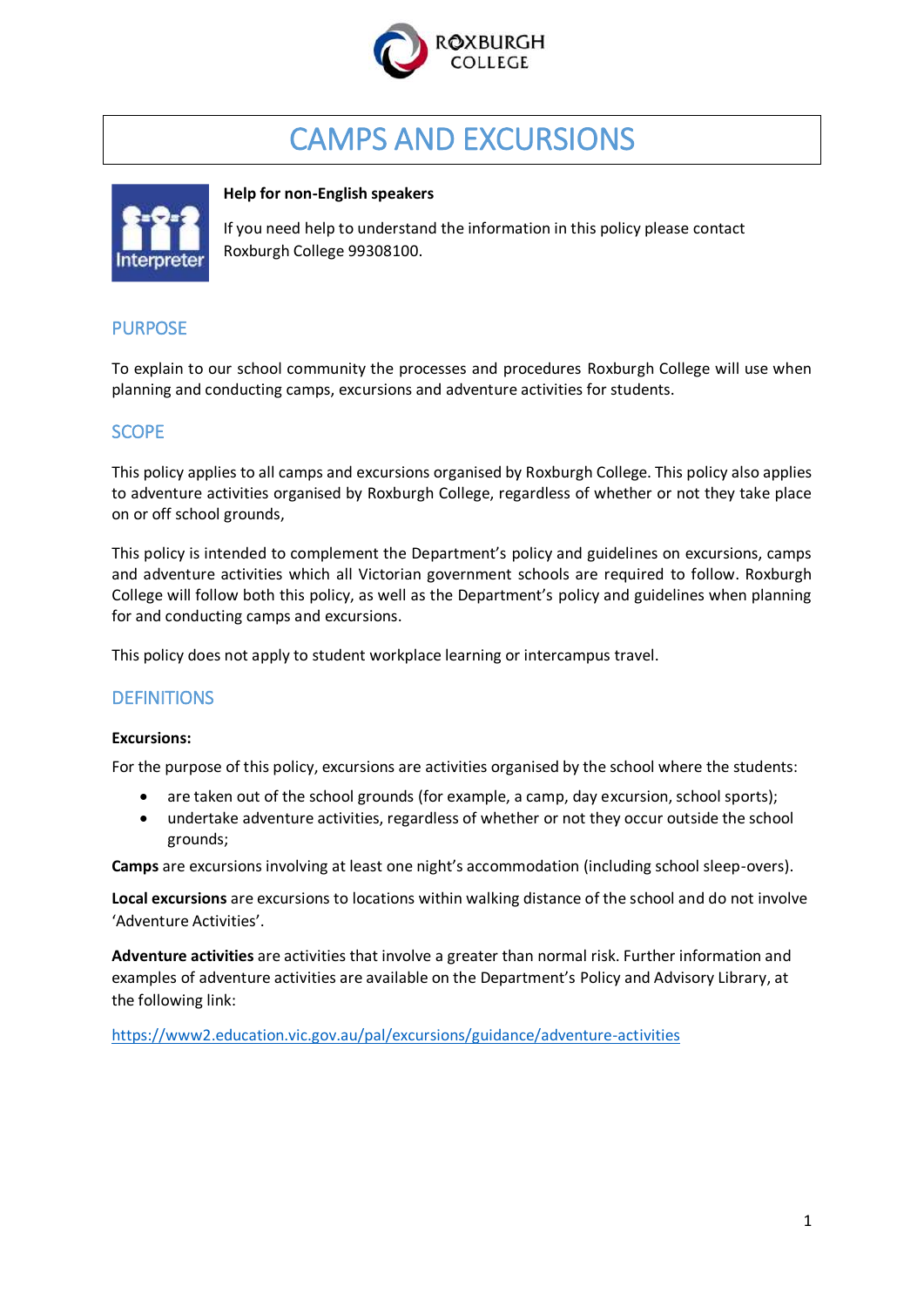# **POLICY**

Camps and excursions can provide a valuable educational experience for our students which are complementary to their learning, and personal development as they provide access to resources, environments and expertise that may not be available in the classroom.

For all camps and excursions, including adventure activities, our school will follow the Department's Policy and Advisory Library[: Excursions.](https://www2.education.vic.gov.au/pal/excursions/policy)

#### Planning process for camps and excursions

All camps and excursions will comply with Department planning requirements.

Part of this planning process includes conducting risk assessments, to ensure that reasonable steps are taken to minimise the risks associated with each proposed camp or excursion. Roxburgh College's risk assessment will include consideration of arrangements for supervision of students and consideration of the risk of bushfire activity in the excursion location. In the event of a Code Red Day being announced, excursions or camp activities in effected locations will be cancelled or rescheduled. Planning will also cover arrangements for cancelling, recalling or altering the camp or excursion for any other reason.

Roxburgh College is committed to ensuring students with additional needs are provided with an inclusive camps and excursions program and will work with families during the planning stage, as needed, to support all students' attendance and participation in camp and excursion activities.

In cases where a camp or excursion involves a particular class or year level group, the Organising Teacher will ensure that there is an alternative educational program available and appropriate supervision for those students not attending the camp or excursion.

#### Supervision

Roxburgh College follows the Department's guidelines in relation to supervision of students during excursions and camps.

All excursion staff (including parent volunteers) will be familiar with supervision requirements and the specific procedures for dealing with emergencies on each camp and excursion.

All school staff will be aware that they retain overall responsibility for the supervision and care of students throughout all camps and excursions (including adventure activities), regardless of whether or not external providers are managing the activity.

#### Parent volunteers

Parents may be invited to assist with camps and excursions. School staff will notify parents/carers of any costs associated with attending. School staff are in charge of camps and excursions and parent/carer volunteers are expected to follow teachers' instructions. When deciding which parents/carers will attend, the Organising Teacher will take into account: any valuable skills the parents/carers have to offer (e.g. bus licence, first aid etc.) and the special needs of particular students.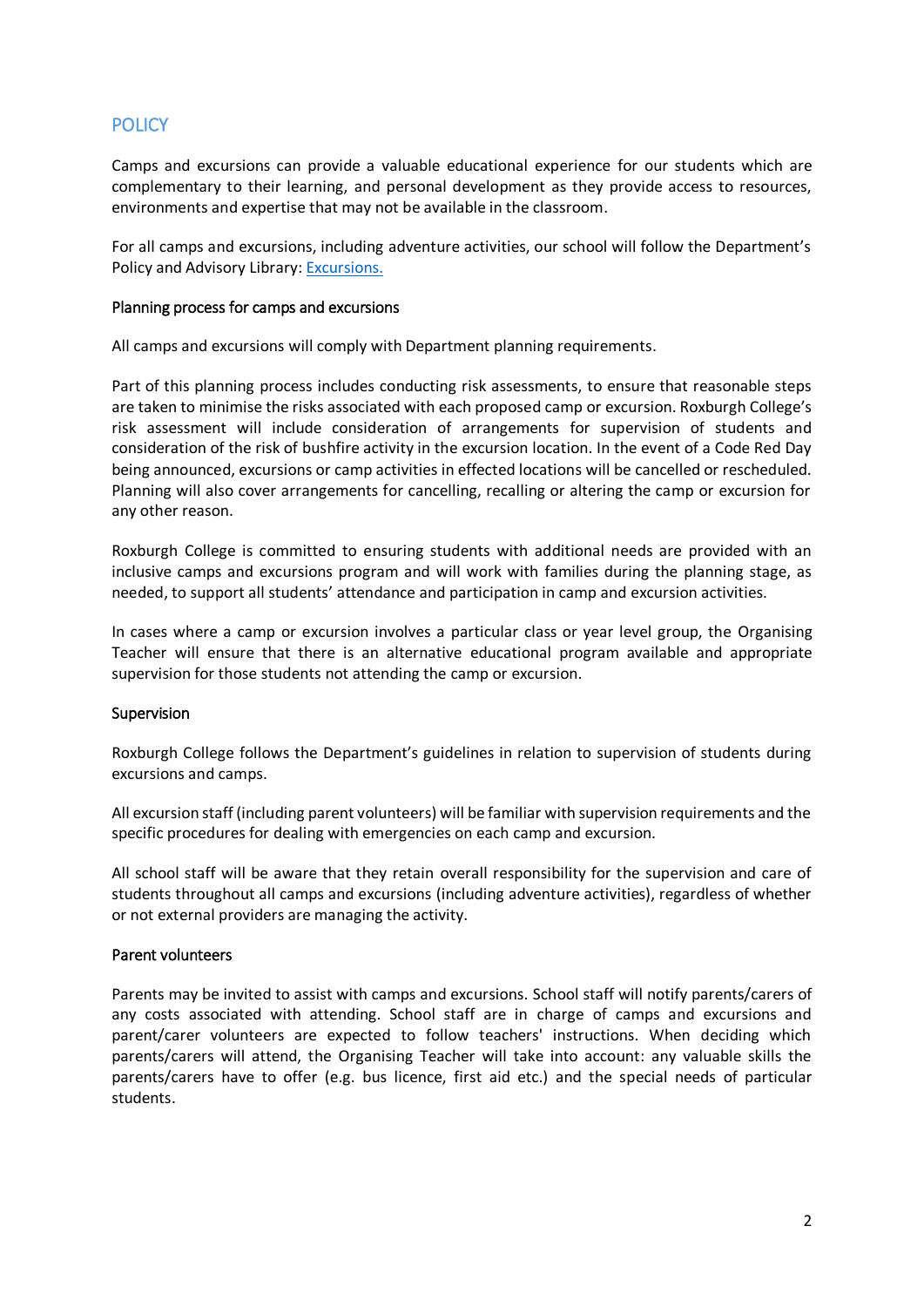#### Volunteer and external provider checks

Roxburgh College requires all parent or carer camp or excursion volunteers and all external providers working directly with our students to have a current Working with Children Check card

#### Parent/carer consent

For all camps and excursions, other than local excursions, Roxburgh College will provide parents/carers with a specific consent form outlining the details of the proposed activity. Roxburgh College uses [insert software program eg: Compass] to inform parents about camps and excursions and to seek their consent. Parents/carers are encouraged to contact the school to discuss any questions or concerns that they or their child may have with a proposed camp or excursion.

For local excursions, Roxburgh College will provide parents and carers with an annual Local Excursions consent form at the start of each school year or upon enrolment if students enrol during the school year. Roxburgh College will also provide advance notice to parents/carers of an upcoming local excursion through email/online parent communication tool- COMPASS. For local excursions that occur on a recurring basis(for example weekly outings to the local oval for sports lessons), Roxburgh College will notify parents once only prior to the commencement of the recurring event.

#### Cost of camps and excursions, refunds and support

The cost of all camps and excursions are to be paid by parents/carers unless alternative arrangements have been agreed to by the Principal prior to the excursion. All families will be given sufficient time to make payments for all activities. Consent forms will have clearly stated payment amounts and payment finalisation dates.

Roxburgh College will make all efforts to ensure that students are not excluded for financial reasons. Families experiencing financial difficulty are invited to discuss alternative payment arrangements with the Business Manager/Principal/Organising Teacher. The Business Manager/Principal/Organising Teacher can also discuss family eligibility for the Department's Camps, Sports and Excursions Fund (CSEF), which provides payments for eligible students to attend school activities, including camps and excursions. Applications for the CSEF are open to families holding a valid means-tested concession card or temporary foster parents and are facilitated by the school. Further information about the CSEF and the application form are available a[t Camps, Sports and Excursions Fund.](https://www2.education.vic.gov.au/pal/camps-sports-and-excursions-fund/policy)

If a camp or excursion is cancelled or altered by the school, or a student is no longer able to attend part or all of the camp or excursion, our school will consider requests for partial or full refunds of payments made by parents/carers on a case-by-case basis taking into account the individual circumstances. Generally we will not be able to refund payments made for costs that have already been paid where those funds have already been transferred or committed to a third party and no refund is available to the school. Where possible, we will provide information about refunds to parents/carers at the time of payment.

#### Student health

Parents and carers need to ensure the school has up-to-date student health information prior to camps and excursions. A member of staff will be appointed with responsibility for the health needs of the students for each camp/excursion. Teachers will administer any medication provided according to our *Medication* policy and the student's signed *Medication Authority Form*. To meet the school's obligations relating to safety, a first aid kit and mobile phone will be taken by teachers on all camps and excursions.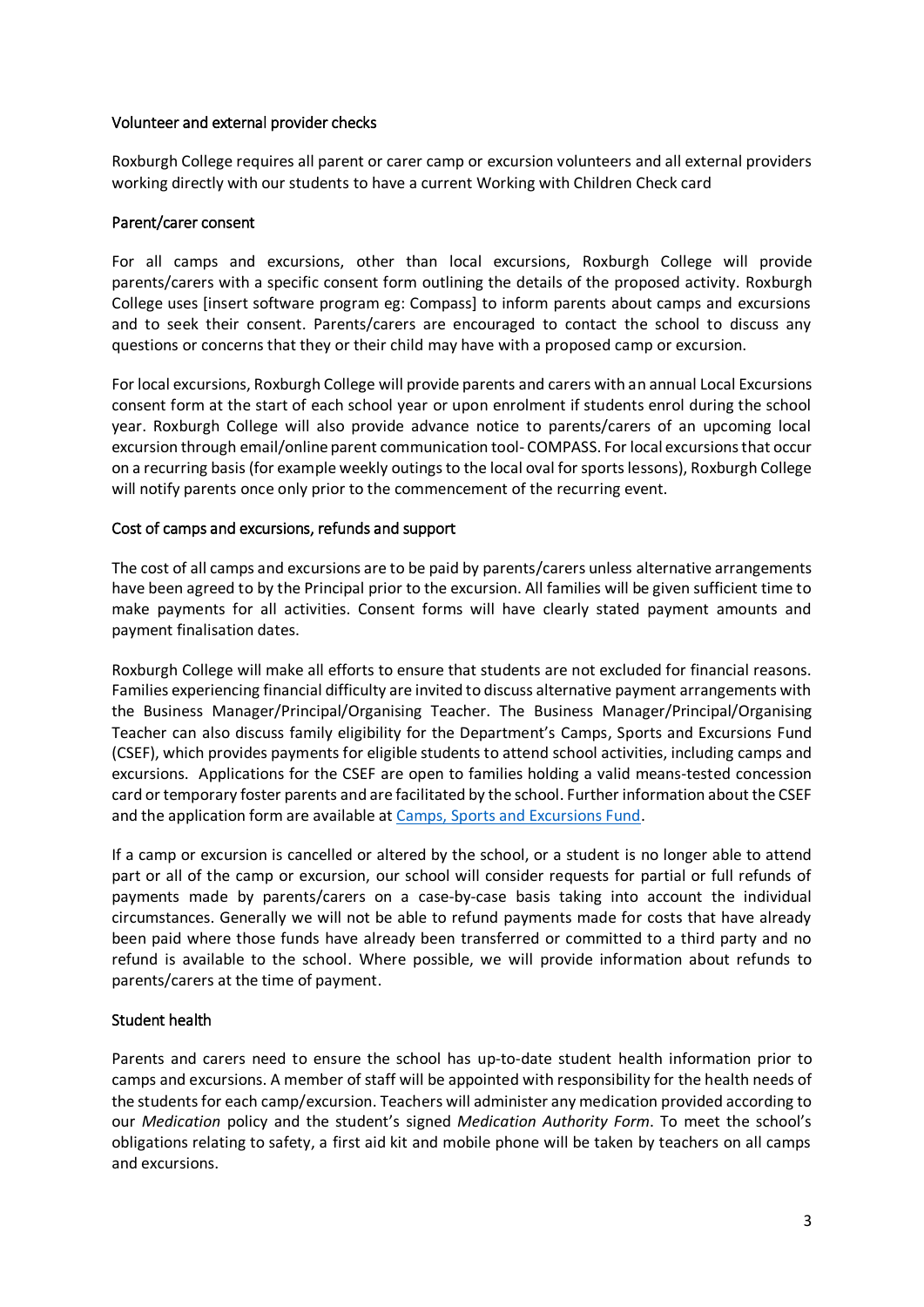It is the responsibility of parents and carers to ensure their child/children are in good health when attending excursions and camps. If a student becomes ill during a camp and is not able to continue at camp it is the parent/carer's responsibility to collect them and cover any associated costs. If the Principal approves a student joining a camp late, transport to the camp is the parent/carer's responsibility.

#### Behaviour expectations

Students participating in camps and excursions are required to cooperate and display appropriate behaviour to ensure the camp or excursion is a safe, positive and educational experience for all students involved.

Parents/carers will be notified if their child is in danger of losing the privilege to participate in an excursion or camp due to behaviour that does not meet the standards of behaviour set out in the school's *Student Wellbeing and Engagement Policy* or other policies relevant to behaviour such as the *Student Code of Conduct* or *Bullying Prevention Policy*. The decision to exclude a student will be made by the Principal or Assistant Principal, in consultation with the Organising Teacher. Both the parent/carer and the student will be informed of this decision prior to the camp or excursion.

If on a camp or excursion the Teacher in Charge considers an individual student's behaviour does not meet required standards, then the Principal or their nominee may determine that a student should return home during the camp or excursion. In these circumstances the parent/carer is responsible for the collection of the student and any costs associated with this.

Disciplinary measures apply to students on camps and excursions consistent with our school's *Student Wellbeing and Engagement Policy, Student Code of Conduct* and *Bullying Prevention Policy*.

#### Electronic Devices

Students will not be permitted to bring electronic devices to camps or excursions except with prior approval from the Principal. The Principal will only approve students bringing electronic devices to a camp or excursion in exceptional circumstances and when it is in the best interests of the student, and may place conditions on its location and use during the camp or excursion.

#### Food

Students are not permitted to bring their own supply of food items to camps and excursions unless the item is medically indicated and discussed with the Organising Teacher, or included as an item on the clothing and equipment list for that camp or excursion.

#### Accident and Ambulance Cover

Any costs associated with student injury rest with parents/carers unless the Department is liable in negligence (liability is not automatic).

Unless otherwise indicated, Roxburgh College and the Department do not provide student accident or ambulance cover. Parents/carers may wish to obtain student accident insurance cover and/or ambulance cover, depending on their health insurance arrangements and any other personal considerations.